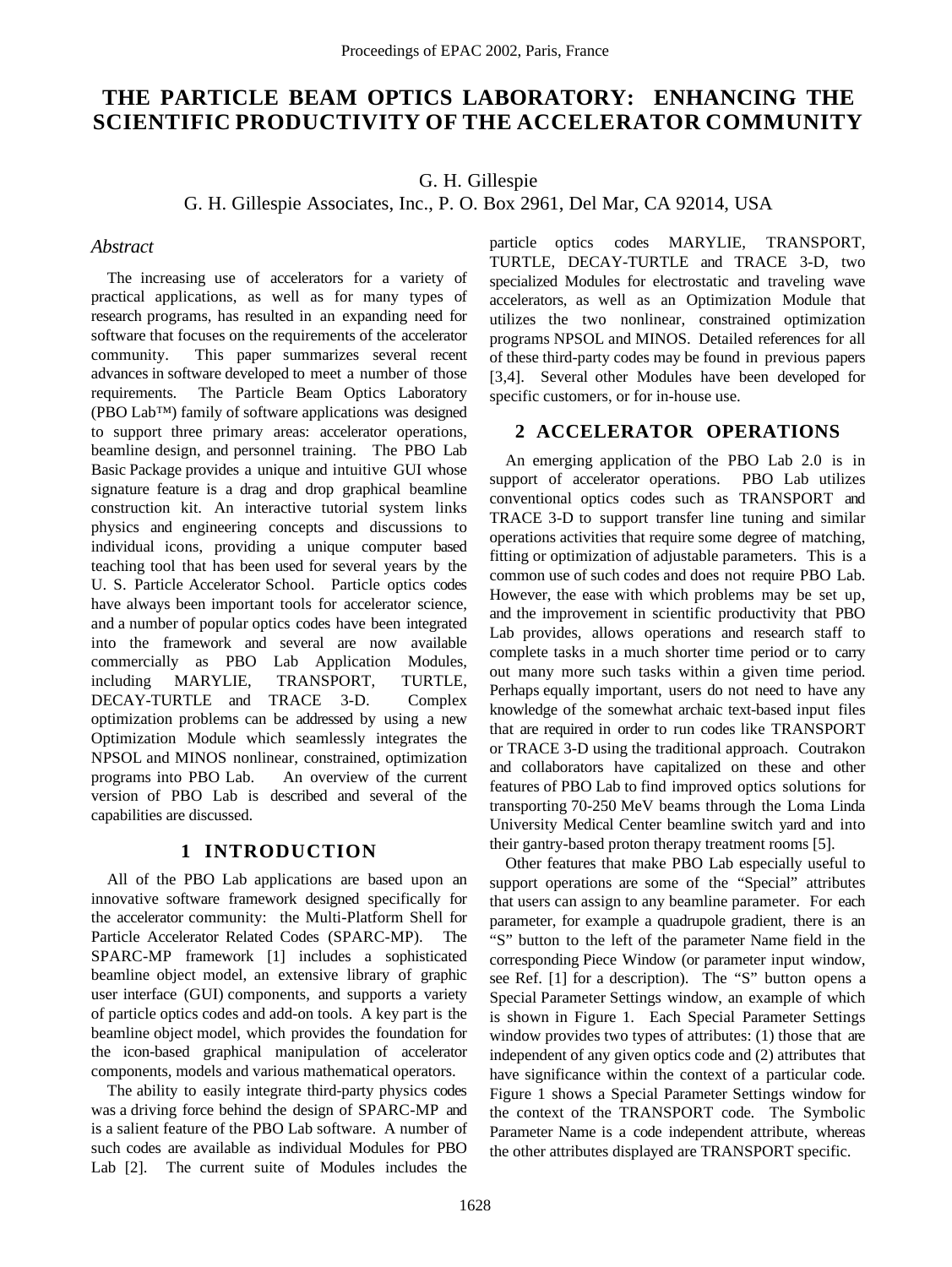| Symbolic Names may be assigned to a<br>parameter for use elsewhere in PBO Lab          |  |
|----------------------------------------------------------------------------------------|--|
| Special Parameter Settings - Magnetic-Field Gradient<br>QD-3 - Magnetic-Field Gradient |  |
| Symbolic Parameter Name:<br>G3                                                         |  |
| Trace3D<br>Marylie<br>Optimizer<br>Transport                                           |  |
| Magnetic-Field Gradient = -265.00000 kG/m<br>o                                         |  |
| Fitting Variable:<br>C.<br>G3                                                          |  |
| C Algebraic Expression: 8E-7*PI*N*CURRENT/A3**2<br><b>VARY</b>                         |  |
| <b><i>C</i></b> Import Parameter                                                       |  |
| Declaring an Import parameter permits<br>data exchange with external software          |  |
| such as the user's control system                                                      |  |

Figure 1: Window used for setting Special Parameters allows any parameter to be assigned different attributes.

The window illustrated in Figure 1 shows a quadrupole gradient that has been declared to be an Import Parameter. This choice of attribute permits the parameter value to be obtained from an external source, such as from a text file written by the user's control system. The ability to also use Algebraic Expressions for parameters allows scale factors to be incorporated into the import scheme. This permits, for example, the easy and routine updating of the PBO Lab beamline model when magnet currents are changed by the control system.

Import parameters can also be exported to external software, providing for a general data interchange capability. Both import and export capabilities are implemented using ASCII text files in the standard version of PBO Lab 2.1. However, the external data interface (EDI) tools developed for PBO Lab [6] have also been used to develop custom versions with interfaces to control systems using MATLAB™ [7] and the channel access protocol of the Experimental Physics and Industrial Control System (EPICS) [8].

#### **3 BEAMLINE DESIGN**

Perhaps the most common application of the PBO Lab software is in support of beamline and accelerator design. The same types of design problems that can be addressed by codes such as TRANSPORT, MARYLIE or TRACE 3-D using a conventional application of those codes, can also be addressed by the corresponding PBO Lab Modules. The same is true for using TURTLE, DECAY-TURTLE or MARYLIE to evaluate the performance of a design. The PBO Lab advantage is again associated with the ease of use and the improvement in the productivity of the designer. Examples of first- and second-order design applications using the PBO Lab TRACE 3-D and TRANSPORT Modules are given in References [9] and [10] respectively.

The expanding suite of optics codes available to PBO Lab permits users to readily explore a variety of approaches to solving design problems. Any given optics code can typically be applied to a variety of fitting, matching or optimization problems. Nevertheless, most codes are more successful at finding solutions to particular types of problems than to other types of problems. One optics code is often not adequate to address all of the design requirements encountered in practice. PBO Lab makes the use of multiple optics codes a routine matter by deriving all optics code inputs from the same intuitive graphical manifestation of the beamline object model described in the introduction. An example of a secondorder comparison between MARYLIE and TRANSPORT is given in Reference [11]. It is impossible to overstate the ease with which such code comparisons are carried out; this capability is one of the most frequently mentioned advantages of PBO Lab that is cited by users.

Another PBO Lab tool that is unique in its abilities to support both design and operations is the Optimization Module [3]. The Optimization Module permits the formulation of a large, complex, constrained, nonlinear optimization problems that are not possible to be implement using the individual optics codes alone. The Module includes two nonlinear constrained optimization packages, NPSOL and MINOS, which each focus on different optimization approaches depending on whether the (effective) constraint matrix is dense or sparse. The Optimization Module works seamlessly with the PBO Lab optics codes, which provide the model-specific calculations of (nonlinear) constraints and merit functions. One application of this capability has provided a new approach to solving a common type of transfer line problem, and helped to find new solutions for SLAC beamlines that were not identified using standard optics codes alone [12].

# **4 EDUCATION & TRAINING**

One of the initial objectives of the PBO Lab development effort was to provide a quality tool for computer assisted teaching of particle optics. In addition to allowing students and researchers, often initially unfamiliar with optics codes, to be able to quickly and productively use the standard optics codes of the accelerator community, the software was also designed to provide standalone tutoring. The PBO Lab Basic Package includes several major components that focus specifically on supporting education and training: (1) a dynamic interactive tutorial system on charged particle optics and accelerator technology, (2) a set of trajectory and envelope modules that allow users to graphically and interactively explore the first-order impact of parameter changes, and (3)